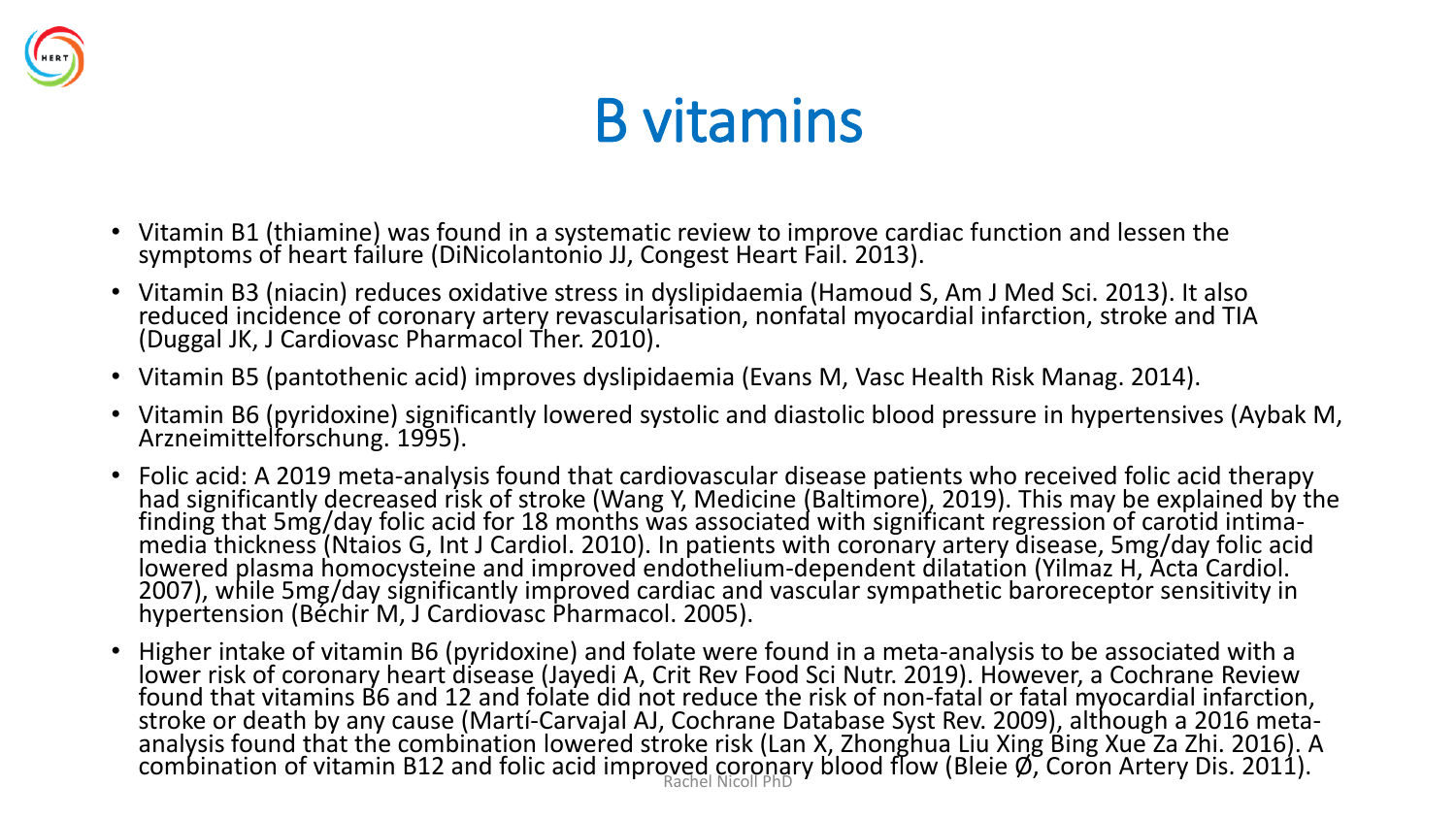

## Berberine

- In patients with hypercholesterolaemia, 2 studies showed that berberine induced a significant reduction in plasma total cholesterol, LDL cholesterol and triglyceride levels and raised HDL levels (Cicero AFG, Am J Cardiol. 2019; Derosa G, Expert Opin Biol Ther. 2013). A third study found that berberine lowered lipids in more hypercholesterolaemic patients than ezetimibe (Pisciotta L, Lipids Health Dis. 2012).
- A systematic review found that berberine and metformin offered a greater blood pressure reduction than metformin alone (Suadoni MT, Complement Ther Clin Pract. 2021).
- In cardiomyoblasts from patients undergoing percutaneous coronary intervention, berberine reduced myocardial injury partly by reducing myocardial autophagy and apoptosis (Qing Y, Biomed Pharmacother. 2018).
- In patients with chronic congestive heart failure, berberine at 1.2-2.0 g/day, there was a significantly greater increase in left ventricular ejection fraction, exercise capacity, improvement of the dyspnoea-fatigue index and a decrease of frequency and complexity of ventricular premature complexes; there was also a significant decrease in mortality (Zeng XH, Am J Cardiol. 2003).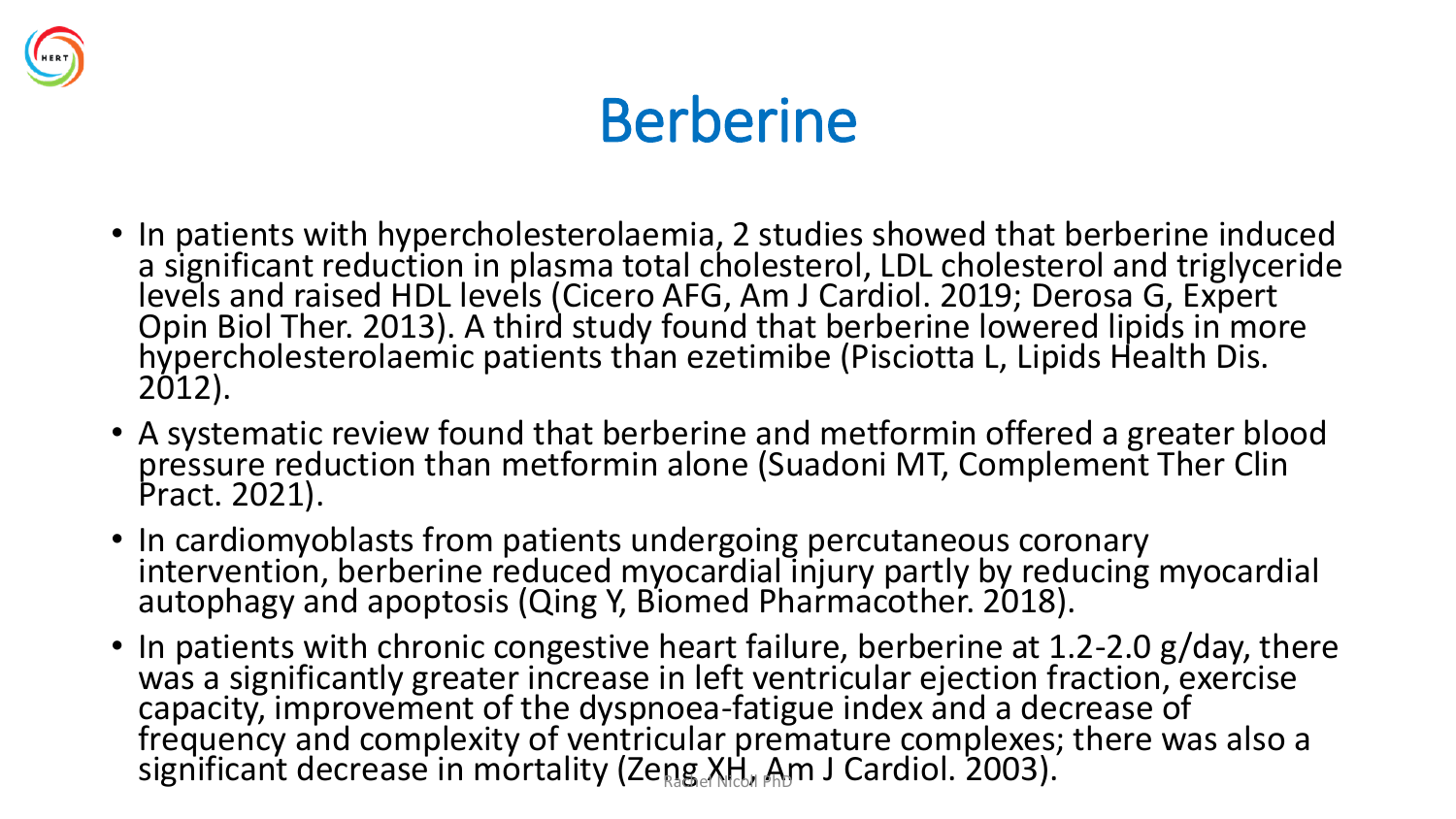

#### L-carnitine

- In patients with cardiovascular disease risk factors, L-carnitine lowered total and LDLcholesterol, lipoprotein(a), blood glucose, HbA1c and insulin resistance and raised HDLcholesterol (Asadi M, Clin Nutr. 2020).
- In patients with metabolic syndrome, a meta-analysis found that L-carnitine lowered systolic blood pressure and waist circumference and at doses >1g/day also lowered blood glucose and triglycerides and increased HDL-cholesterol (Choi M, Nutrients. 2020 ).
- A meta-analysis also showed that L-carnitine lowered CRP (Sahebkar A. J Med Biochem. 2015).
- A meta-analysis of heart failure trials showed that L-carnitine was associated with improvement in overall efficacy, left ventricular ejection fraction, strike volume, cardiac output and E/A, as well as decreased levels of BNP, NT-proBNP, LVEDD and LVESV (Song X, Biomed Res Int. 2017).
- A meta-analysis of patients with acute myocardial infarction found that L-carnitine was associated with a significant reduction in all-cause mortality, ventricular arrhythmias and development of angina (DiNicolantonio JJ, Mayo Clin Proc. 2013 ).
- A meta-analysis of patients with dilated cardiomyopathy showed that L-carnitine was associated with improvement in overall efficacy, left ventricular ejection fraction and cardiac output, with significantly decreased left ventricular end-diastolic dimension, brain natriuretic peptide and transforming growth factor-beta). (Meng Y, Biomed Res Int. 2021)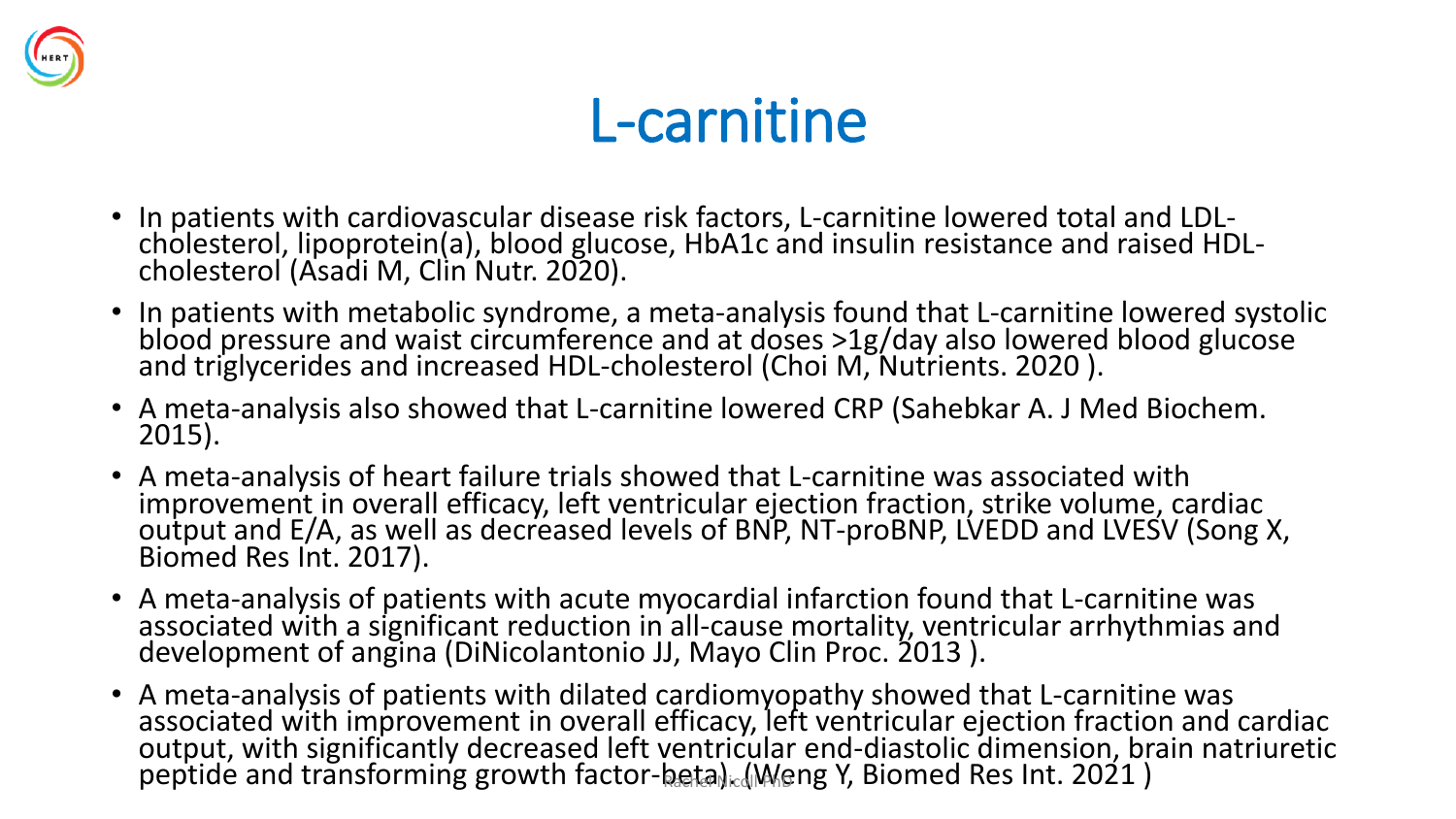

#### Coenzyme Q10

- A meta-analysis showed that CoQ10 lowers total and LDL cholesterol in diabetic patients and improves endothelial health (Dludla PV, Endocrinol Diabetes Metab. 2020). In patients with prior myocardial infarction, 120mg/day for 1 year, total cardiac events and cardiac deaths were significantly lower, HDL-cholesterol was increased and total and LDL cholesterol and lipid peroxides decreased, even in those also taking statins (Singh RB, Mol Cell Biochem. 2003).
- A meta-analysis found that CoQ10 reduced elevated lipoprotein(a) (Sahebkar A, Pharmacol Res. 2016).
- A meta-analysis of 14 RCTs showed that CoQ10 decreased mortality and improved exercise capacity (Lei L, BMC Cardiovasc Disord, 2017).
- Trials showed that in patients with chronic heart failure 300mg/day CoQ10 reduced major adverse cardiovascular events, all-cause mortality, cardiovascular mortality and hospitalisation (Mortensen AL, Cardiol J. 2019), while 400mg/day for 3 months improved peripheral endothelial function in heart failure patients with reduced ejection fraction (Kawashima C, Am J Cardiovasc Drugs. 2020). 60mg/day for 3 months administered to heart transplant candidates led to a significant improvement in functional status, clinical symptoms, and quality of life (Berman M, Clin Cardiol, 2004). In heart failure patients, 2 mg/kg/day for 1 year found that the number of patients who required hospitalisation for worsening heart failure was significantly smaller in the coenzyme Q10 treated group than in the control group and episodes of pulmonary oedema or cardiac asthma were reduced (Morisco C, Clin Investig, 1993).
- In patients with ischaemic cardiomyopathy, dilated cardiomyopathy, primary diastolic dysfunction, hypertension, mitral valve prolapse and valvular heart disease CoQ10 administration improved 58 per cent by one New York Heart Association (NYHA) class, 28% by two classes and 1.2% by three classes, with a statistically significant improvement in echocardiographic myocardial function. Overall medication requirements dropped considerably: 43% stopped between one and three drugs. (Langsjoen H, Mol Aspects Med. 1994)
- CoQ10 improved diastolic function in children with dilated cardiomyopathy (Kocharian A, Cardiol Young, 2009).
- In elderly patients undergoing aortic valve replacement, 400mg/day starting 7 days prior to surgery counteracted the post-operative plasma CoQ10 decline and oxidation and curbed the post-operative increase in troponin ; it also prevented the adverse outcomes associated with defective left ventricular ejection fraction recovery (Orlando P, Aging, 2020).
- In a group of elderly subjects low in selenium and CoQ10, supplementation with 200 µg/day selenium and 200 mg/day CoQ10 prevented an increase in D-dimer and reduced the risk of cardiovascular mortality (Alehagen U, Nutrients. 2021).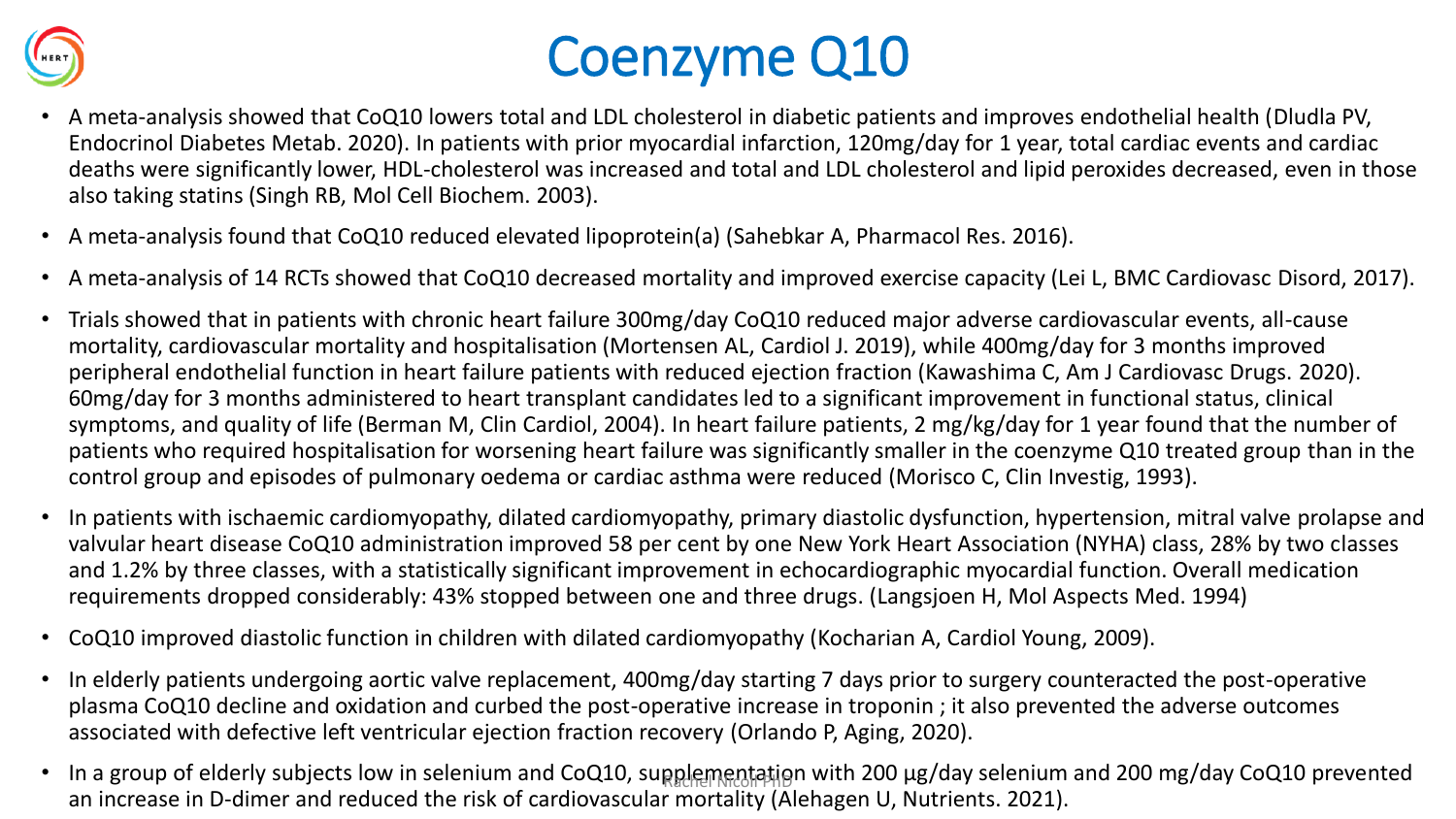

# Lipoic acid

- A systematic review and a meta-analysis found that  $\alpha$ -lipoic acid improved endothelial function through increasing the bioavailability of endotheliumderived nitric oxide and decreasing oxidative stress and inflammation (Hajizadeh-Sharafabad F, Crit Rev Food Sci Nutr. 2020; Jalilpiran Y, Phytother Res. 2020).
- α-lipoic acid improved brachial artery flow-mediated dilatation in young people (Tromba L, Nutrients. 2019).
- α-lipoic acid improved subclinical left ventricular dysfunction in asymptomatic patients with T1D, preventing diabetic cardiomyopathy, and decreased lipid oxidation, inflammation and troponin-I levels, (Hegazy SK, Rev Diabet Stud. 2013).
- In patients with takotsubo cardiomyopathy, 600mg/day α-lipoic acid improved adrenergic cardiac innervation and the defect size (Marfella R, J Cardiol. 2016).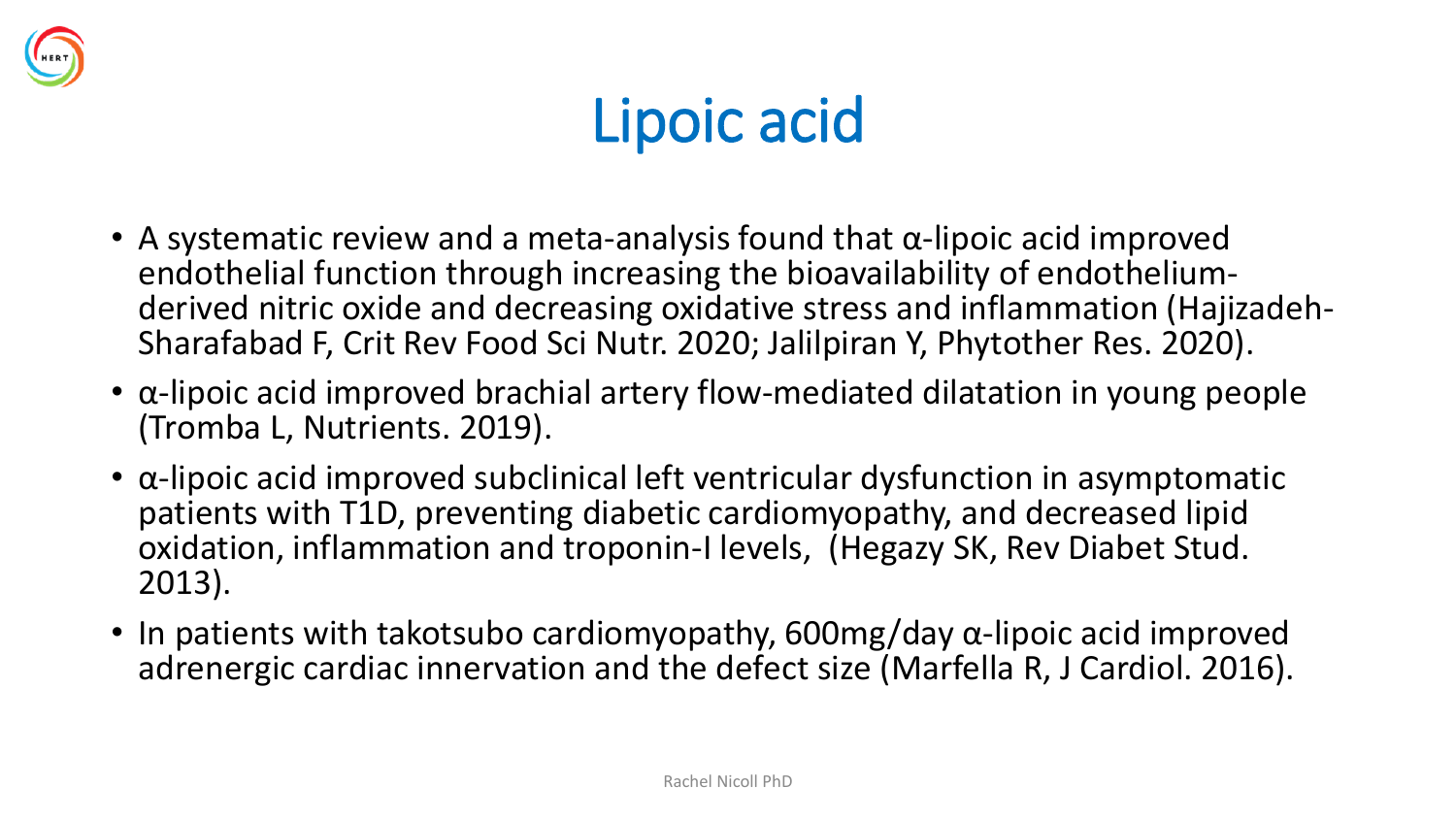

# **Magnesium**

- A systematic review showed that hypomagnesaemia was an independent risk factor for cardiovascular mortality, including sudden cardiac death (Voultsos P, Cardiol Rev. 2021), while a meta-analysis found an inverse linear relationship between dietary intake and risk of cardiovascular disease and coronary heart disease (Zhao L, J Cardiovasc Pharmacol. 2019).
- In patients with essential hypertension, 300mg/day significantly decreased systolic and diastolic blood pressure, systemic vascular resistance index and left cardiac work index (Banjanin N, Nutrients. 2018).
- A meta-analysis found that in patients with T2D, supplementation improved blood glucose, LDL and HDL cholesterol, triglycerides and systolic blood pressure (Verma H, J Hum Nutr Diet. 2017 ).
- In heart failure patients, magnesium orotate (6000 mg for 1 month, 3000 mg for 11 months) significantly improved survival rate, clinical symptoms and quality of life (Stepura OB, Int J Cardiol. 2009). 300mg/day also improved heart rate variability (Almoznino-Sarafian D, Nutr Metab Cardiovasc Dis. 2009).
- In patients with coronary artery disease, magnesium improved exercise tolerance and left ventricular function during rest and exercise (Pokan R,. Br J Sports Med. 2006).
- A meta-analysis found that magnesium supplementation following coronary artery bypass graft reduced post-operative atrial fibrillation (Chaudhary R, J Atr Fibrillation. 2019 ).
- Oral magnesium sulphate decreased ventricular and supraventricular arrhythmias in acute coronary syndrome (Salaminia S, BMC Cardiovasc Disord. 2018).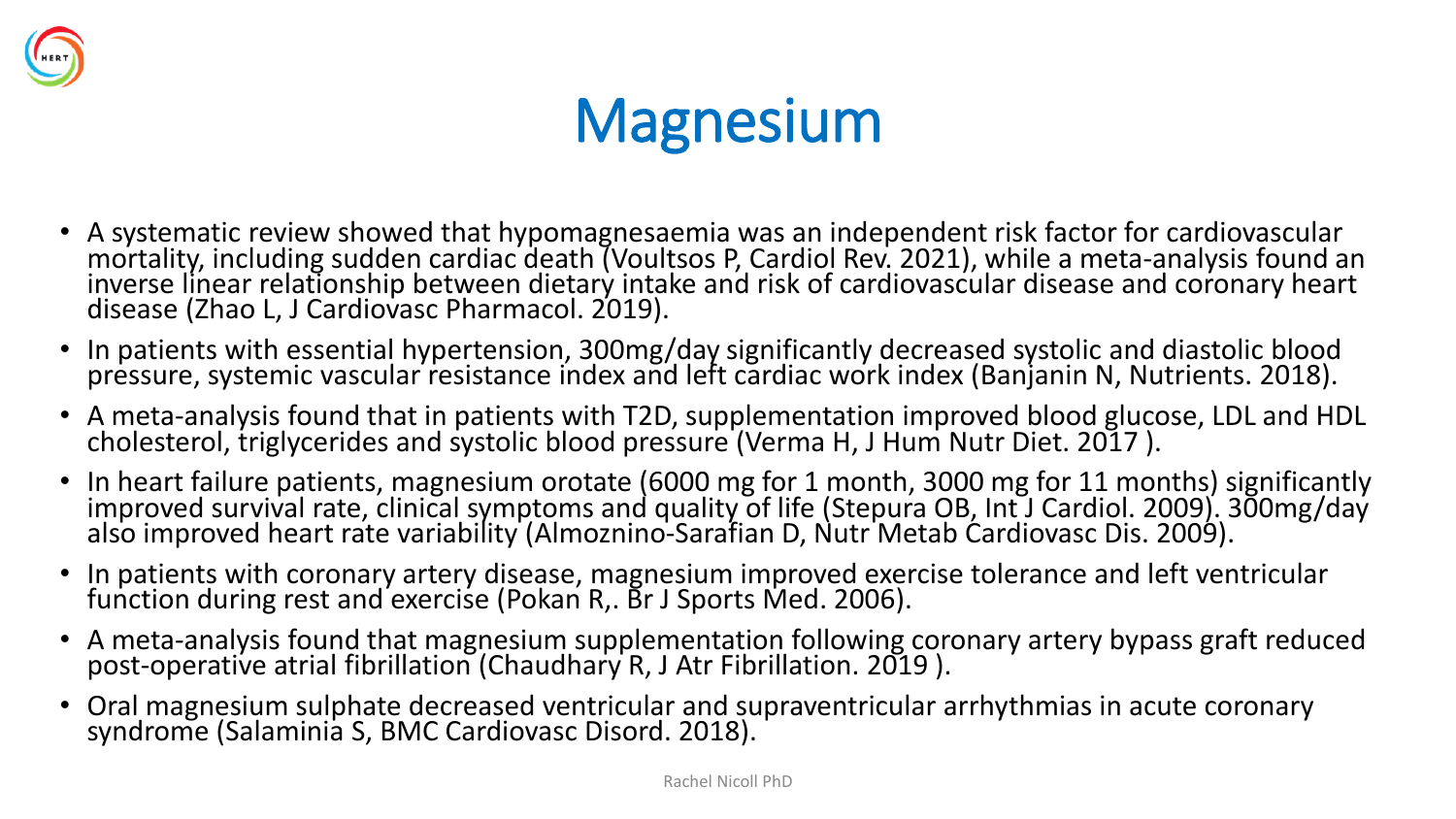

# Melatonin

- A meta-analysis found that melatonin improved LDL cholesterol and triglycerides (Loloei S, Diabetes Metab Syndr. 2019).
- In patients with T2D and coronary heart disease, melatonin 10mg/day for 12 weeks lowered lipid peroxidation, inflammation, blood glucose, insulin, HOMA, total/HDL cholesterol and systolic and diastolic blood pressure (Raygan F, Clin Nutr. 2019).
- A meta-analysis showed that melatonin reduced systolic and diastolic blood pressure (Hadi A, Horm Metab Res. 2019). In particular, in elderly patients, 1.5mg/day for 3 weeks reduced systolic and diastolic blood pressure, particularly between 3:00 and 8:00 in the morning, i.e. at the time of the highest risk of cardiovascular events (Gubin DG, Curr Aging Sci. 2016).
- In healthy young men, melatonin reduces blood coagulation (Wirtz PH, J Pineal Res. 2008).
- 3mg/day reduced tachycardia in postural tachycardia syndrome (Green EA, Cardiovasc Ther. 2014).
- A meta-analysis found that melatonin-treated patients following revascularisation had higher left ventricular ejection fraction and lower levels of troponin, suggesting that melatonin is a cardioprotective agent (Domínguez-Rodríguez A, Front Cardiovasc Med. 2021).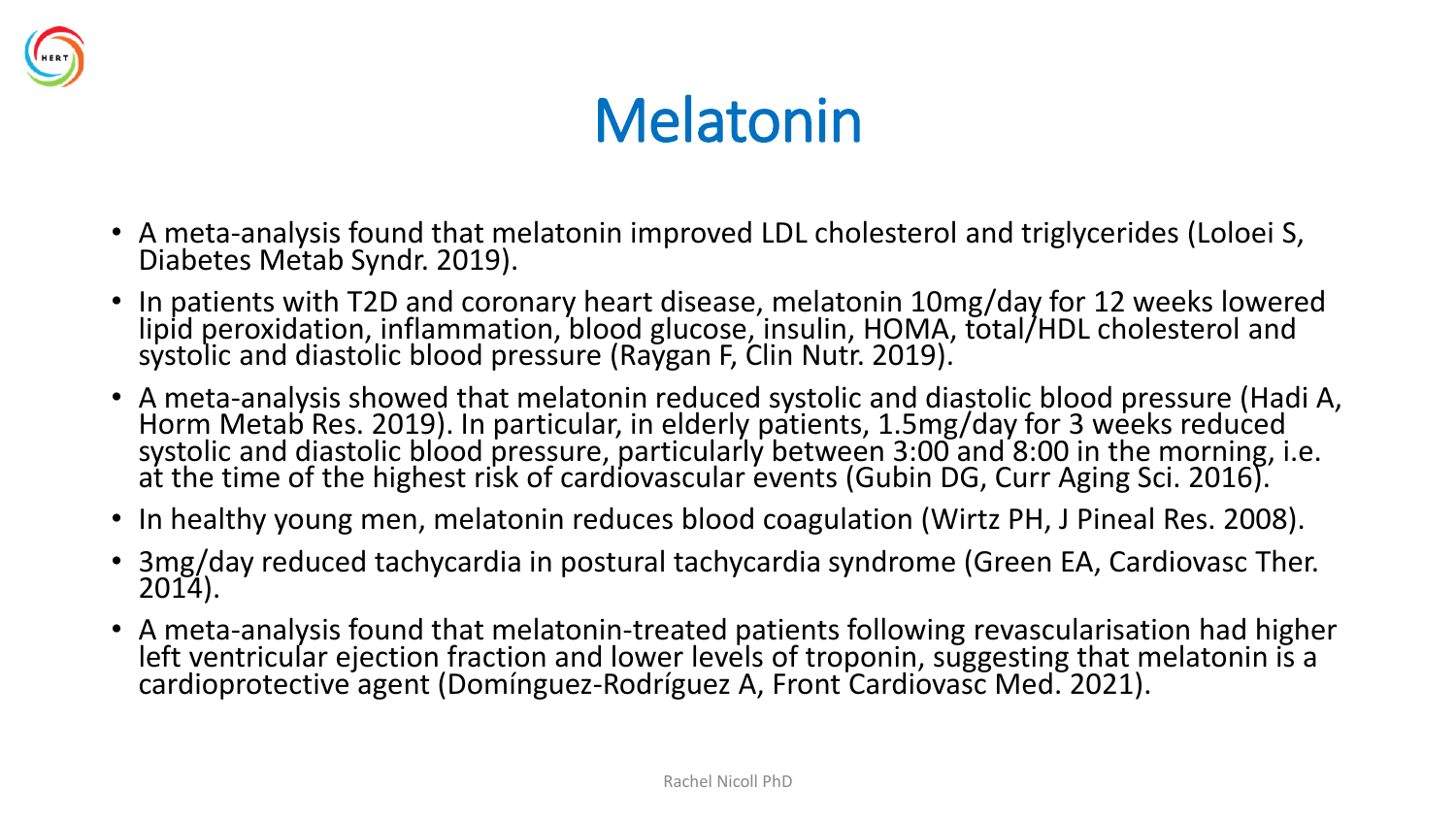

# Omega 3 fatty acids

- There was a marked depletion of omega-3 fatty acids in patients hospitalised for decompensated heart failure (Berliner D, Prostaglandins Leukot Essent Fatty Acids. 2019).
- A meta-analysis showed that supplementation of omega-3 fats was associated with lower risk of myocardial infarction and coronary heart disease events and mortality (Bernasconi AA, Mayo Clin Proc. 2021). A further meta-analysis showed that the effect appeared to be dose dependent: 2g/day was associated with reduced cardiac death, while 3g/day was also associated with sudden death and stroke (Rizos EC, Heart. 2021).
- A meta-analysis found that omega-3 intake (food or supplements) was associated with a significant coronary heart disease (CHD) risk reduction among higher-risk populations and reduced risk of any CHD event (Alexander DD, Mayo Clin Proc. 2017).
- A meta-analysis showed that omega-3 supplementation reduced heart rate, that appeared to be due to DHA, not EPA (Hidayat K, Eur J Clin Nutr. 2018).
- Two meta-analyses found that omega-3 supplementation reduced cardiac and all-cause mortality provided the dose is >1g/day (Wen YT, Nutr Metab Cardiovasc Dis. 2014; Maki KC, J Clin Lipidol. 2017 ).
- In patients with advanced chronic heart failure, 4g/day reduced monocyte-platelet aggregates, T-selectin, monocytic tissue factor and inflammation (Moertl D, Thromb Haemost. 2011).
- In ischaemic heart failure patients, 2g/day for 8 weeks improved left ventricle ejection fraction, global longitudinal strain, the E/e' ratio, ST2 levels, flow mediated dilatation and hsCRP levels (Oikonomou E, Clin Nutr. 2019). 1g/day in heart failure patients was associated with lower brain natriuretic peptide (BMP) levels and improved left diastolic function (Chrysohoou C, Vascul Pharmacol. 2016 ).
- In cardiac surgery patients, a meta-analysis showed that omega-3 supplementation reduced hospital length of stay and incidence of postoperative atrial fibrillation (Langlois PL, Clin Nutr. 2017).<br>Rachel Nicoll PhD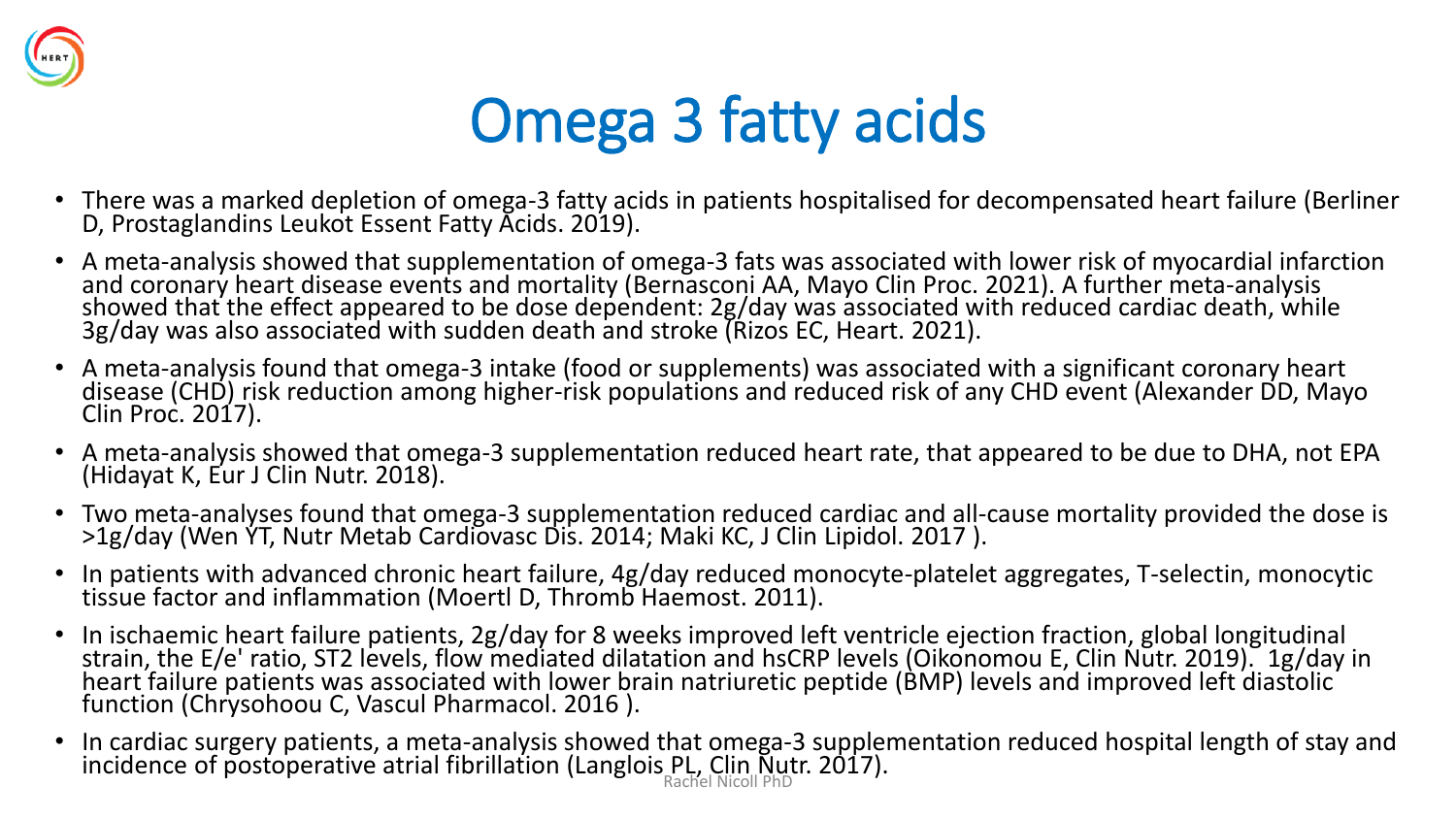



- In heart failure patients, D-ribose enhanced atrial contribution to left ventricular filling, a smaller left atrial dimension and a shortened E wave by echocardiography, as well as a significant improvement of the patient's quality of life (Omran H, Eur J Heart Failure, 2003). `
- Advanced heart failure patients given 5g/day for 8 weeks showed significant improvement in ventilatory parameters, along with a 44% Weber class improvement and the ventilatory exercise status (MacCarter D, Int J Cardiol, 2009).
- In heart failure patients, supplemental D-ribose demonstrated a significant improvement in diastolic compliance with comparable measurements pertaining to left atrial function. It also induced a significant improvement in quality of life and physical function activity scoring. (Illien S, J Mol Cell Cardiol. 2001) Similar results were seen in heart failure patients with preserved systolic function and diastolic dysfunction given 5g/day for 6 weeks (Bayram M, Ther Adv Cardiovasc Dis. 2015).
- Daily doses of D-ribose enabled patients with stable severe coronary artery disease to increase their 'ischaemic threshold', reflected in their ability to exercise longer with fewer symptoms or potential electrocardiographic changes (Pliml W, Lancet. 1992).
- Supplementation with creatine, D-ribose, vitamin B1 and vitamin B6, in addition to standard therapy and a physical exercise program, improved exercise tolerance in cardiovascular disease patients (Derosa G, Nutrients, 2019).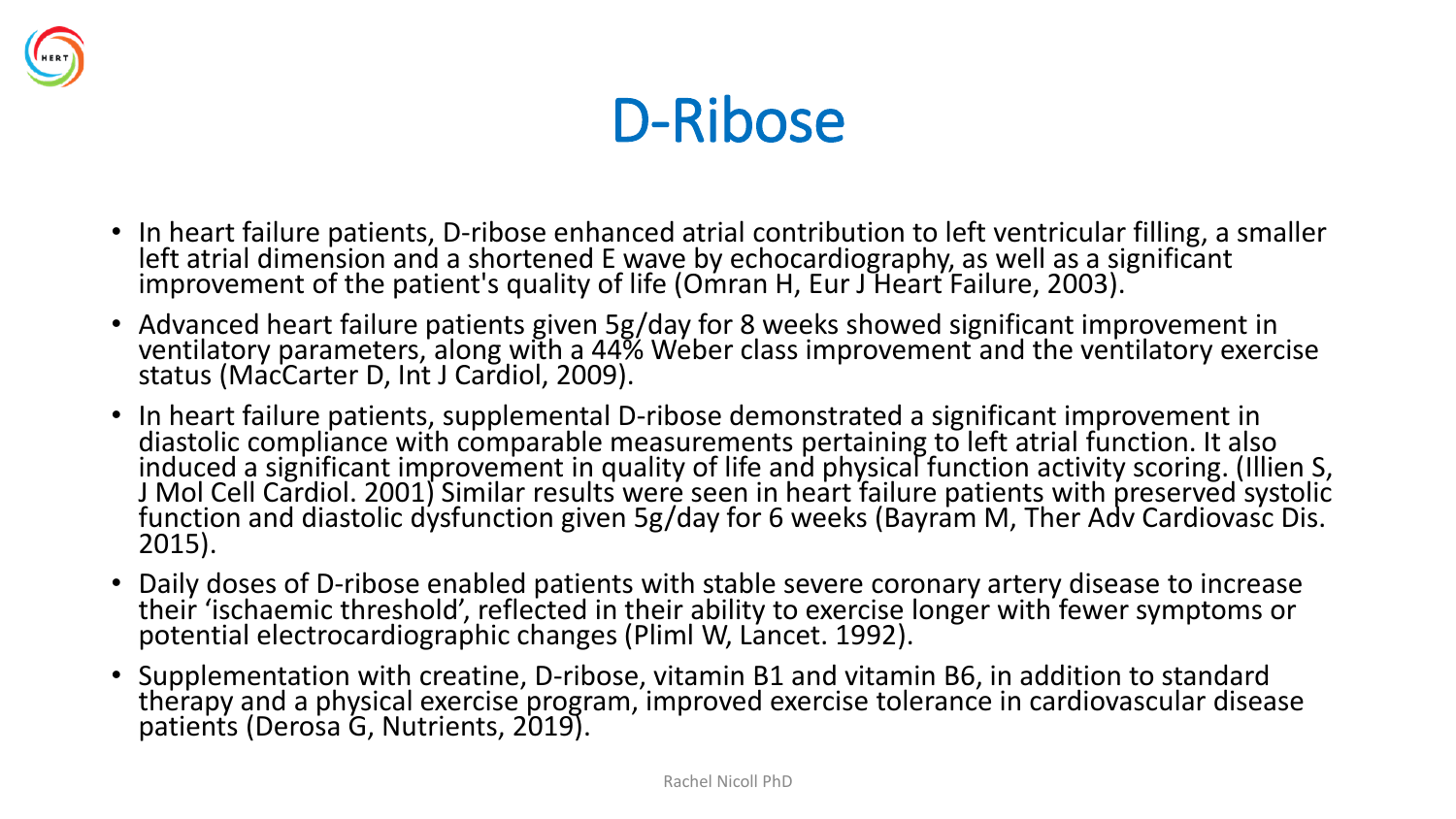

## **Taurine**

- A meta-analysis found that in patients with liver dysregulation, up to 6g/day decreased systolic blood pressure, diastolic blood pressure, total cholesterol and triglycerides (Guan L, Eur J Pharmacol. 2020).
- In young overweight/obese subjects, 3g/day for 7 weeks decreased triglycerides and the atherogenic index (Zhang M, Amino Acids. 2004 ).
- In heart failure patients with ejection fraction <50%, 1500mg/day for 2 weeks following exercise showed a significant decrease in the values of Q-T segments and a significant increase in the values of P-R segments, with higher values of T wave and Q-T segment, indicating improved cardiac function and functional capacity (Ahmadian M, J Diet Suppl. 2017). In a similar study, exercise time, metabolic equivalents and exercise distance increased significantly (Beyranvand MR, J Cardiol. 2011 ).
- In young males with T1D, 2 weeks of supplementation returned arterial stiffness (augmentation index) and brachial artery reactivity (flow-mediated dilatation) to those of healthy controls (Moloney MA, Diab Vasc Dis Res. 2010 ).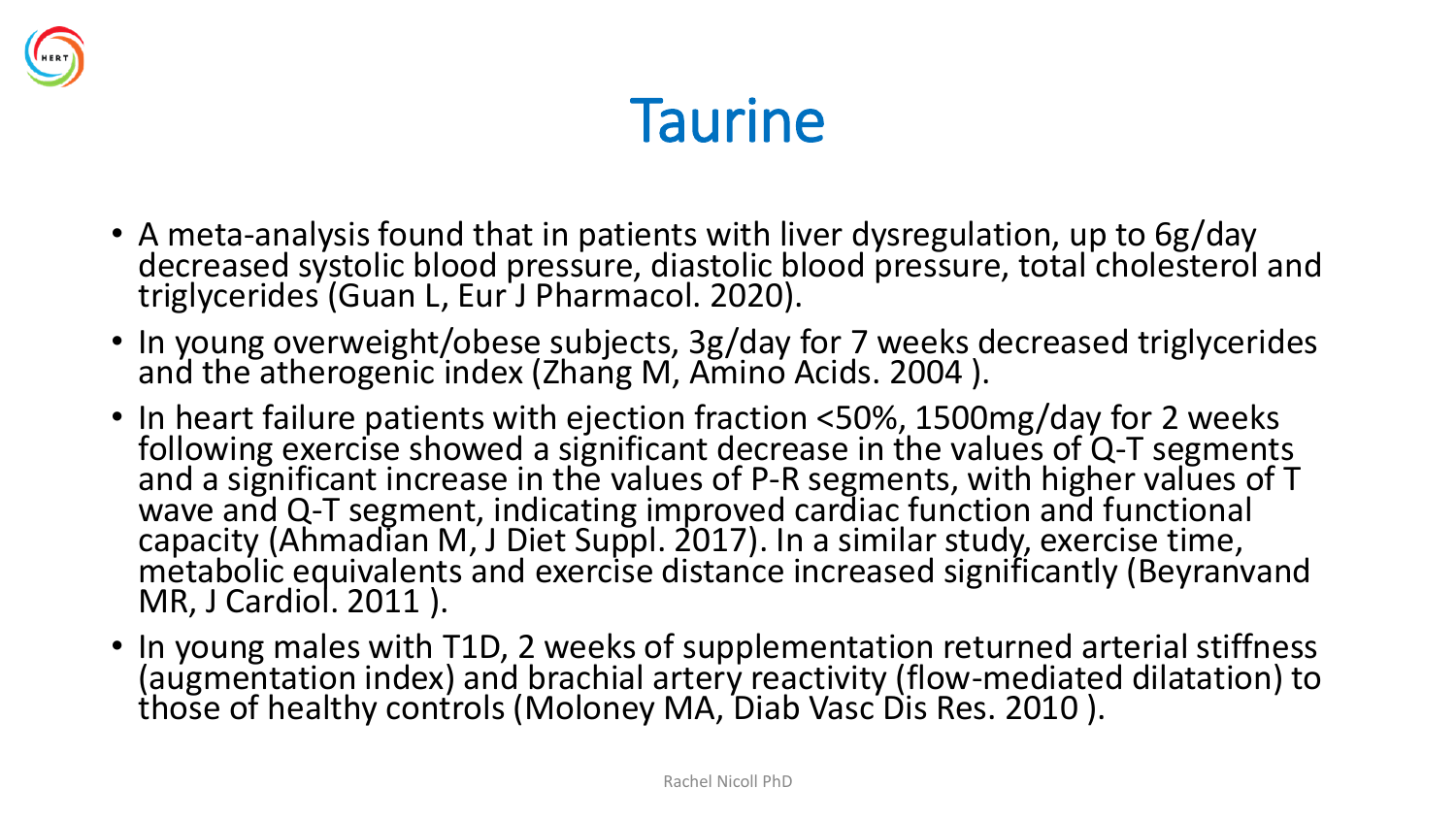

## Vitamin D

- A meta-analysis showed that supplementation could lower systolic and diastolic blood pressure, parathyroid hormone levels, total and LDL cholesterol and triglycerides and raise HDL cholesterol (Mirhosseini N, Front Cardiovasc Med. 2018). This was partially confirmed in a later meta-analysis which found that supplementation improved diastolic blood pressure and parathyroid hormone levels (Bahrami LS, Sci Rep. 2020).
- A meta-analysis showed that in heart failure patients, supplementation decreased left ventricular end-diastolic dimension and increased left ventricular ejection fraction; this was more effective at a dose of >4000 IU/day (Zhao JD, BMJ Open. 2018). A later meta-analysis confirmed that vitamin D can enhance left ventricular ejection fraction in heart failure (Naghedi A, Rev Port Cardiol. 2021).
- In patients with heart failure and left ventricular systolic dysfunction with baseline vitamin D levels <50 nmol/l, 4000IU/day for 1 year improved cardiac function and reversed LV remodelling (Witte KK, J Am Coll Cardiol. 2016).
- In African Americans with vitamin D levels <50nmol/L, supplementation dosedependently lowered carotid-femoral and carotid-radial pulse wave velocity (Raed A, PLoS One. 2017).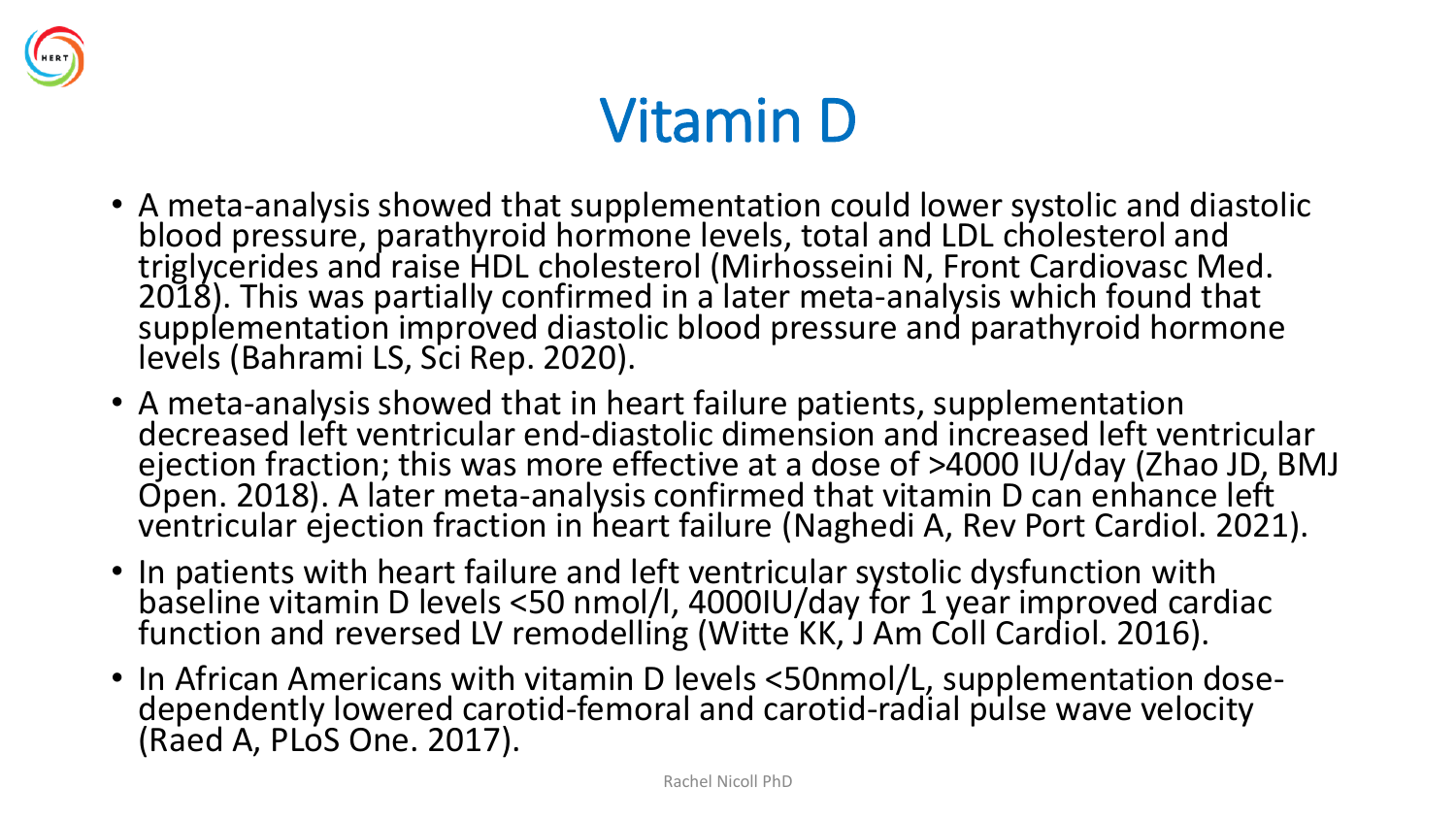

# Curcumin

- A meta-analysis showed that curcumin lowered triglycerides while raising HDL cholesterol; the effect was not found to be dependent on the duration of supplementation (Simental-Mendía LE, Crit Rev Food Sci Nutr. 2019). Since then, in young obese males, 500mg/day for 12 weeks lowered homocysteine and raised HDL cholesterol (Campbell MS, Nutrition. 2019). In subjects with hypercholesterolaemia, 200mg/day significantly lowered total and LDLcholesterol and the total:HDL-cholesterol ratio (Ferguson JJA, Metabolism. 2018).
- A meta-analysis showed that curcumin lowered CRP levels in trials exceeding 4 weeks (Sahebkar A. Phytother Res. 2014 ).
- In patients undergoing coronary angioplasty, 500mg/day for 8 weeks lowered total and LDL cholesterol, triglycerides, lipid peroxides and inflammatory markers and improved total antioxidant capacity (Helli B, Endocr Metab Immune Disord Drug Targets. 2021).
- A meta-analysis showed that curcumin could increase flow-mediated dilatation (Hallajzadeh J, Phytother Res. 2019).
- In patients with metabolic syndrome, 500mg/day for 12 weeks improved arterial stiffness (pulse wave velocity) and weight (Alidadi M, Adv Exp Med Biol. 2021).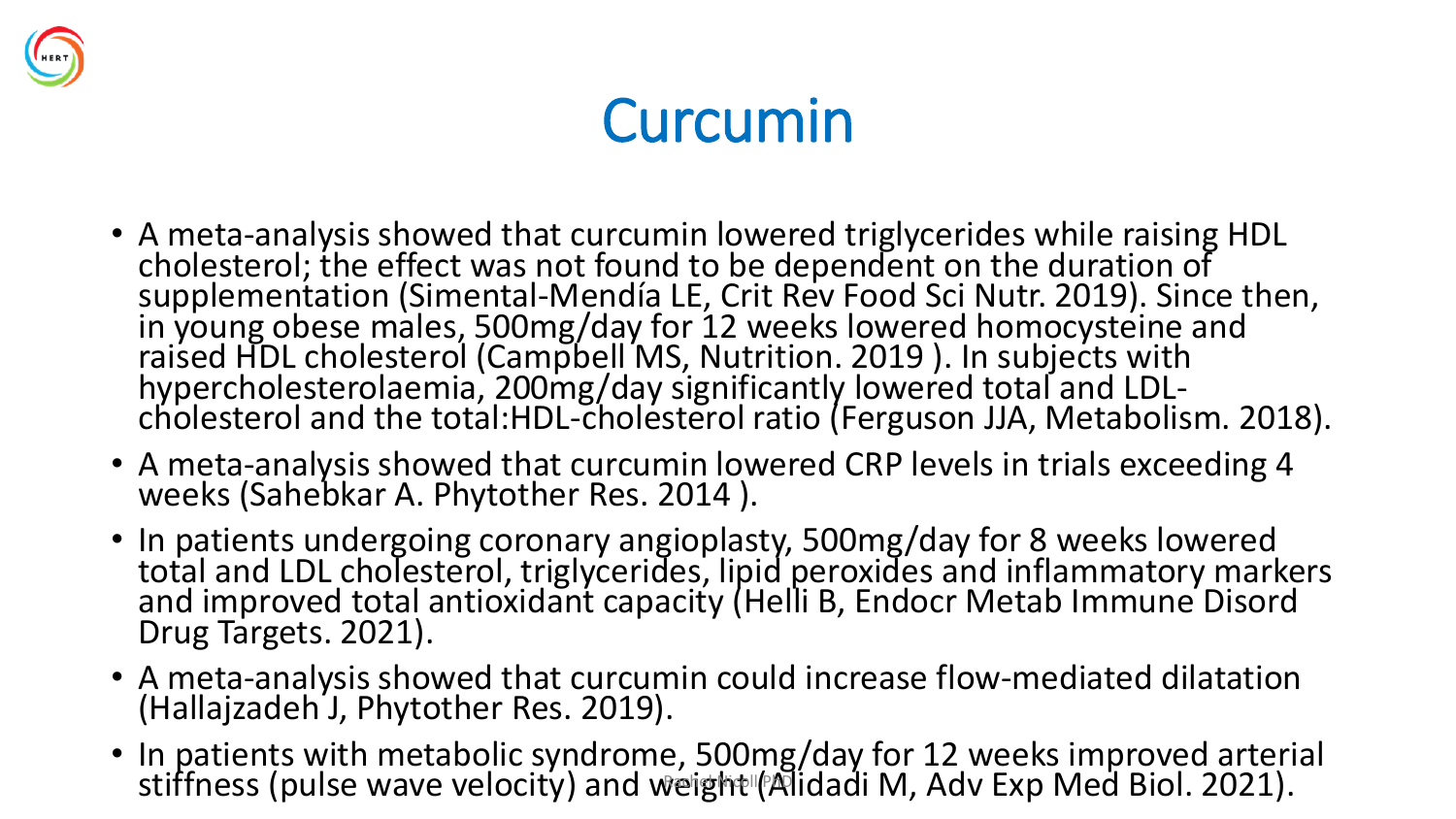

#### Grape seed extract

- A meta-analysis showed that grape seed extract lowered systolic blood pressure and heart rate but did not affect lipids (Feringa HH, J Am Diet Assoc. 2011 ).
- Since then a study showed that in obese/overweight subjects, 300mg/day for 12 weeks raised HDL cholesterol and reduced total and LDL cholesterol, triglycerides, visceral adiposity index and atherogenic index of plasma (Yousefi R, Phytother Res. 2021). 200mg/day for 8 weeks also decreased oxidised LDL (Razavi SM, J Med Food. 2013).
- In prehypertensive older men, 300mg/day lowered the blood pressure response to exercise and improved peripheral vasoconstriction, flowmediated dilatation, oxygen delivery and cardiac stroke volume and output (Otsuki T, Front Physiol. 2019). 300mg/day also improved ambulatory blood pressure in subjects with systolic blood pressure between 120 and 159mmHg (Ras RT, Br J Nutr. 2013 ).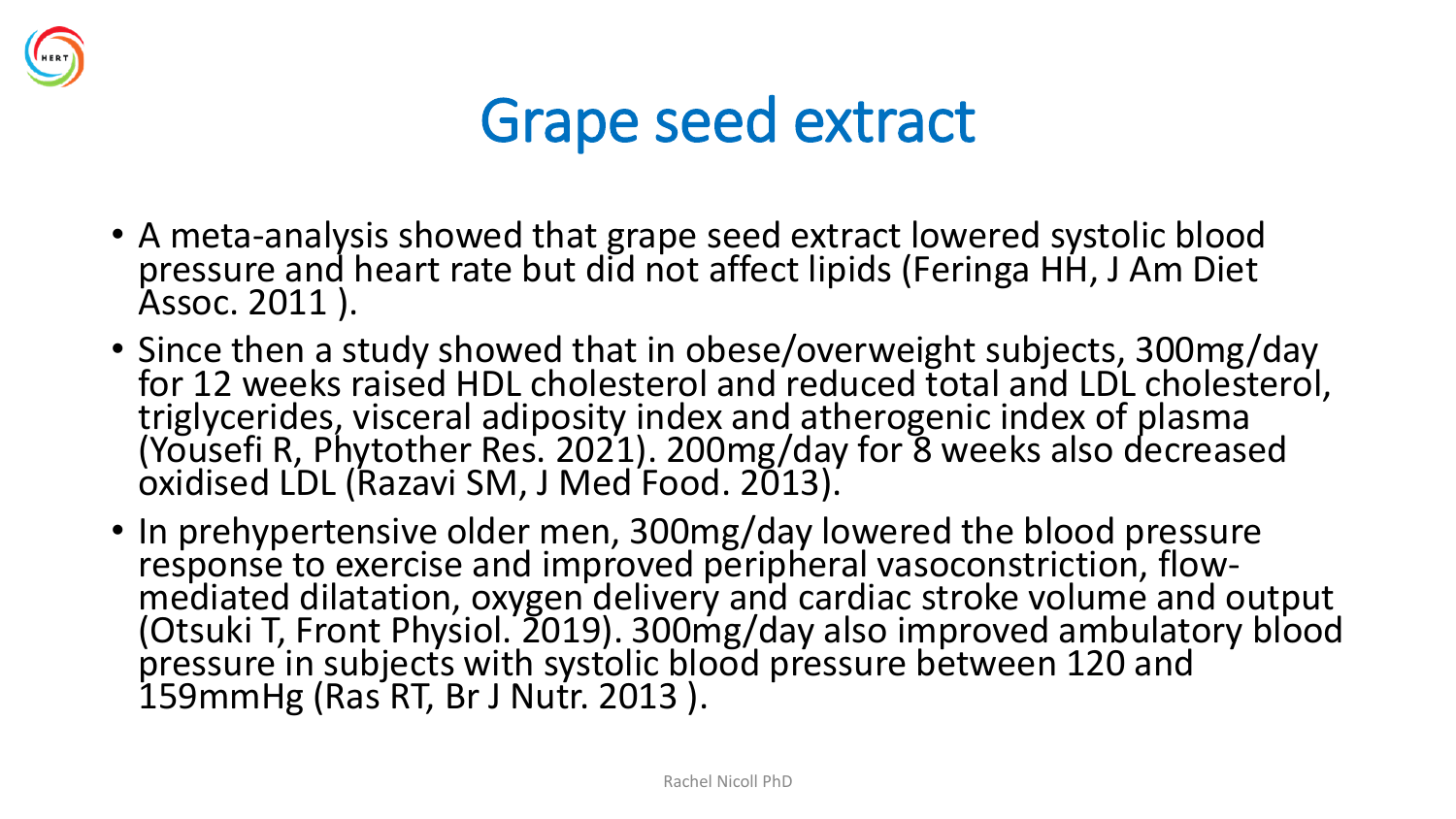

### **Quercetin**

- A meta-analysis found that quercetin lowered systolic and diastolic blood pressure and, in trials lasting at least 8 weeks, HDL cholesterol was increased and triglycerides lowered (Huang H, Nutr Rev. 2020).
- In overweight/obese high risk subjects, 150mg/day for 6 weeks decreased oxidised LDL-cholesterol levels (Egert S, Br J Nutr. 2009 ).
- Doses of both 150mg/day and 300mg/day inhibited platelet cell signalling and thrombus formation (Hubbard GP, J Thromb Haemost. 2004).
- In post-myocardial infarction patients, 500mg/day for 8 weeks increased total antioxidant capacity (Dehghani F, Phytother Res. 2021).
- In patients with essential hypertension and gout, quercetin lowered echocardiographic E/e' and left ventricular mass index and also had a cumulative antihypertensive effect (Kondratiuk VE, Wiad Lek. 2018).
- In patients with coronary heart disease given 120mg/day for 2 months, echocardiographic deceleration time and premature ventricular contractions decreased and the total time and number of episodes of ST segment depression declined (Chekalina NI, Wiad Lek. 2017).
- A meta-analysis showed that in rodents, quercetin improved left ventricular dysfunction in both pressureoverload and ischaemia/reperfusion-injury models (Siti HN, Cardiovasc Drugs Ther. 2020).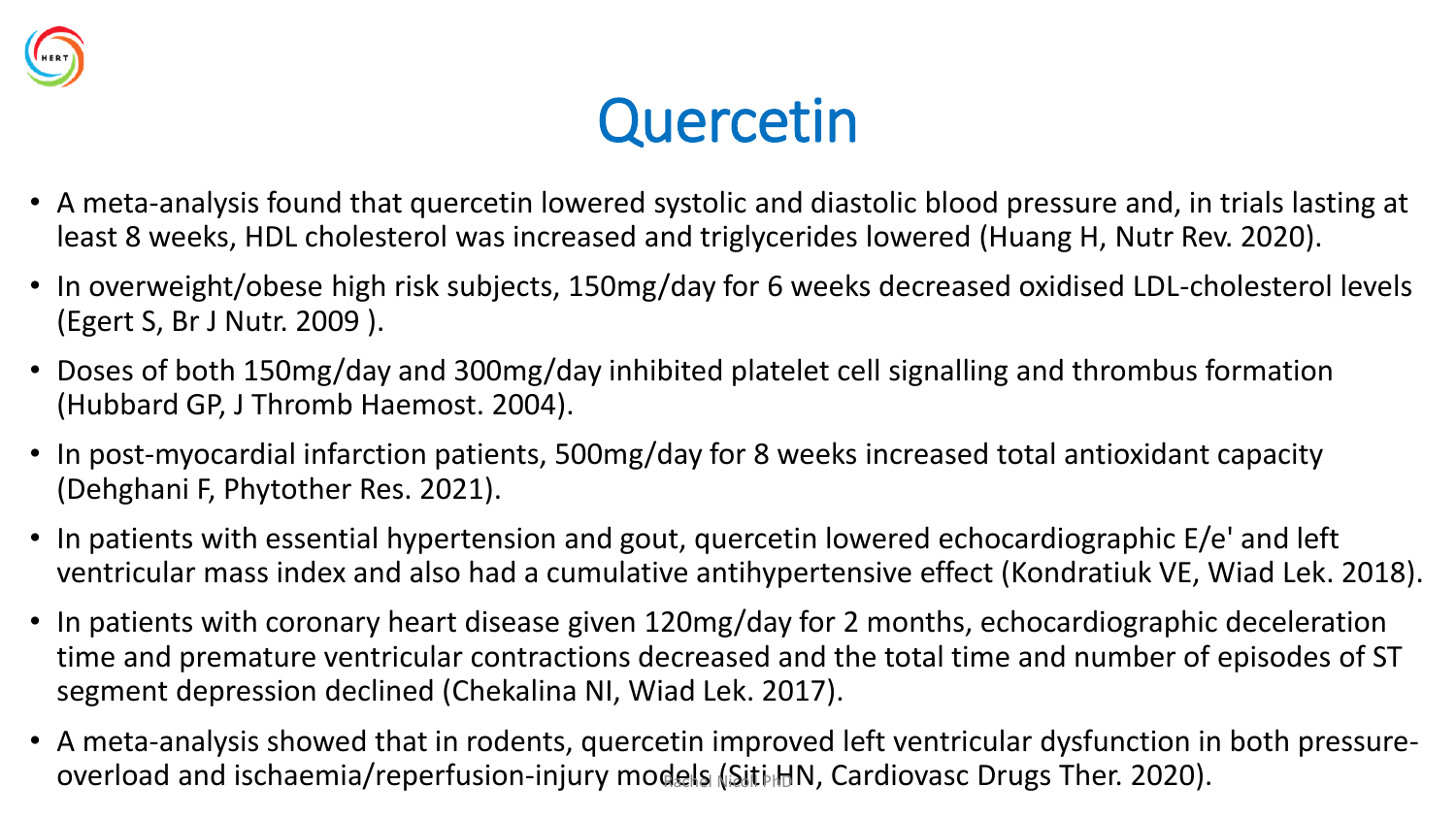

#### Resveratrol

- A meta-analysis showed that in patients with T2D, resveratrol lowered blood glucose, insulin and systolic blood pressure (Nyambuya TM, Molecules. 2020).
- A systematic review found that resveratrol reduced blood pressure in pre-hypertensive and hypertensive patients (Mashhadi FD, Curr Drug Discov Technol. 2020)
- In subjects with dyslipidaemia, 100mg/day for 2 months induced a reduction in total cholesterol and triglycerides (Simental-Mendía LE, Nutrition. 2019). In patients with T2D and coronary hear disease, 500mg/day for 4 weeks reduced fasting glucose, insulin resistance and lipid peroxidation and increased HDLcholesterol and total antioxidant capacity (Hoseini A, Food Funct, 2019).
- In heart failure patients, 100mg/day for 3 months reduced red blood cell aggregation (Gal R, Cardiovasc Ther, 2020).
- In patients with coronary heart disease, 100mg/day for 2 months improved left ventricular diastolic function, deceleration time and ST depression and the number of premature atrial and ventricular contractions was significantly reduced (Chekalina NI. Wiad Lek. 2017).
- However, one study found that doses of 1000mg/day for 90 days induced increased levels of soluble vascular cell adhesion molecule-1 (sVCAM-1) and total plasminogen activator inhibitor (tPAI-1) (Mankowski RT, Exp Gerontol. 2020). Another found that 250mg/day for 8 weeks blunted the positive effects of exercise training on cardiovascular health in elderly men (Gliemann L, J Physiol, 2013).
- A meta-analysis of rodent studies showed that pretreatment with resveratrol significantly reduced the infarct size after myocardial ischaemia/reperfusion injury (Mao ZJ, Oxid Med Cell Longev. 2019).